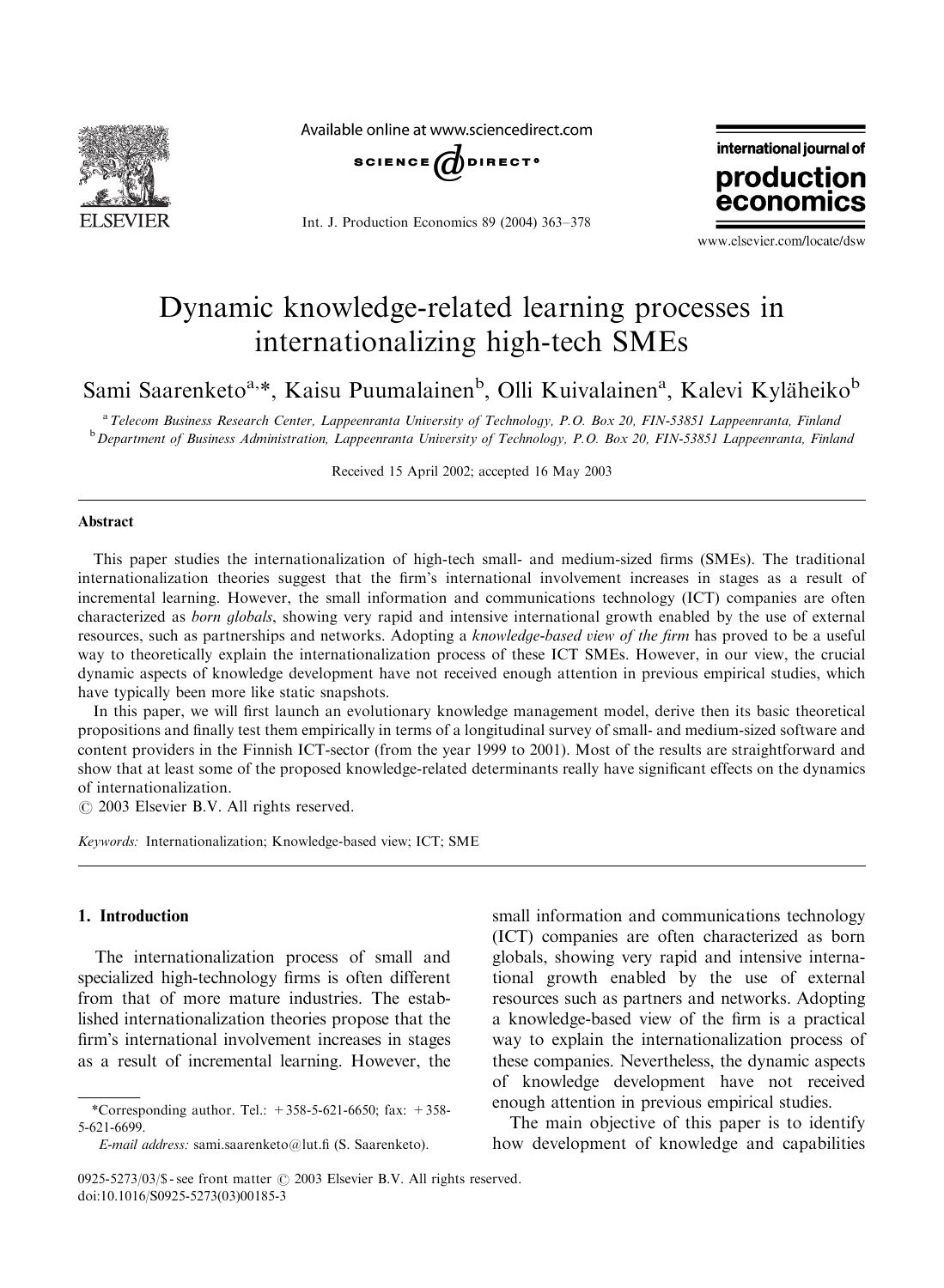may contribute to the rapidity and extensiveness of internationalization. We have applied a general evolutionary knowledge management model that makes it possible to derive the basic determinants of the company's ability to leverage their knowledge in technology, marketing, resources and process management. We attempt to utilize these determinants when explaining the internationalization process and compare our results with the more traditional views about internationalization. From the model we have derived propositions on the dynamic knowledge-related learning processes and their effect on the scale and rapidity of internationalization.

The propositions are tested empirically with a longitudinal survey of small- and medium-sized software and content providers in Finnish ICTsector. Most of the results are straightforward and show that at least some of the main proposed knowledge-related determinants have significant effects on the dynamics of internationalization.

The paper consists of five parts. In the first part internationalization theories and particularly the learning aspects and challenges faced by the small high-tech firms are examined. In the subsequent section, the knowledge-based view of the firm is introduced generally. Then, our particular evolutionary knowledge management model for internationalization and propositions will be launched. The empirical part reports the results from our longitudinal data set and the last section concludes the paper with some implications and suggestions for further research as well.

### 2. ICT-industry—what is it all about?

The ICT-industry has been one of the fastest growing industry sectors for several years. For example, European Information Technology Observatory (EITO) has recorded double digit growth numbers in 1999 for Europe and they expected similar trend to continue [\(EITO, 1999\)](#page--1-0). Although not all the news from ICT firms was positive in 2001, the ICT-sector continues to grow, at least in the European market. In October 2001 EITO estimated that the Western European market would grow by 6.8% to  $\epsilon$ 575 billion.

Research organization IDC's forecast is parallel, 6–7% in Western Europe and 4–6% in the United States [\(IDC, 2002\)](#page--1-0). The size of the world market is estimated to be  $E2151$  billion in 2001 ([EITO,](#page--1-0) [2001\)](#page--1-0).

Although the international growth of services and especially information technology based services continues, certain segments of the ICTsector have been in a downturn. For many firms, the year 2001 meant disappointing sales, layoffs and deflated new technology expectations (e.g. last year was the worst ever for telecommunication manufacturers Motorola and Lucent) [\(Briody,](#page--1-0) [2002\)](#page--1-0). The most problematic segments were related to telecommunications, especially to end user devices [\(EITO, 2001](#page--1-0)). Network carriers are also burdened with the high price of the license investments and this may hinder the service development.

The diverse nature of the industry makes the analysis of the developments complicated. There are many different types of services and products, e.g. software business can be divided into packaged software, enterprise solutions and profes-sional services related to software ([Hoch et al.,](#page--1-0) [2000\)](#page--1-0). Convergence of the IT, communications and service industries, the increasing use of Internet and wireless technologies by traditional ''brick and mortar'' firms make the situation even more blurred. There will be many actors involved in the production of new types of offerings and many services accompany even highly tangible high-technology products (e.g. embedded software products). However, the complexity of the industry was not the only reason behind the crash of the dot-com boom. It is clear that the high expectations associated with the use of new technologies gave distorted signals to markets (i.e. to consumers, other firms and investors). Like in many cases when launching new disruptive technologies, many dot-com roll-outs were done without clear estimations of sales and costs [\(Porter, 2001\)](#page--1-0). It appears that for many firms, Internet only was a substitute for a strategy and this is one of the reasons for the fall of ''brave'' new economy [\(Porter, 2001](#page--1-0)).

High-tech small- and medium-sized firms (SMEs) in the ICT-sector are currently coping